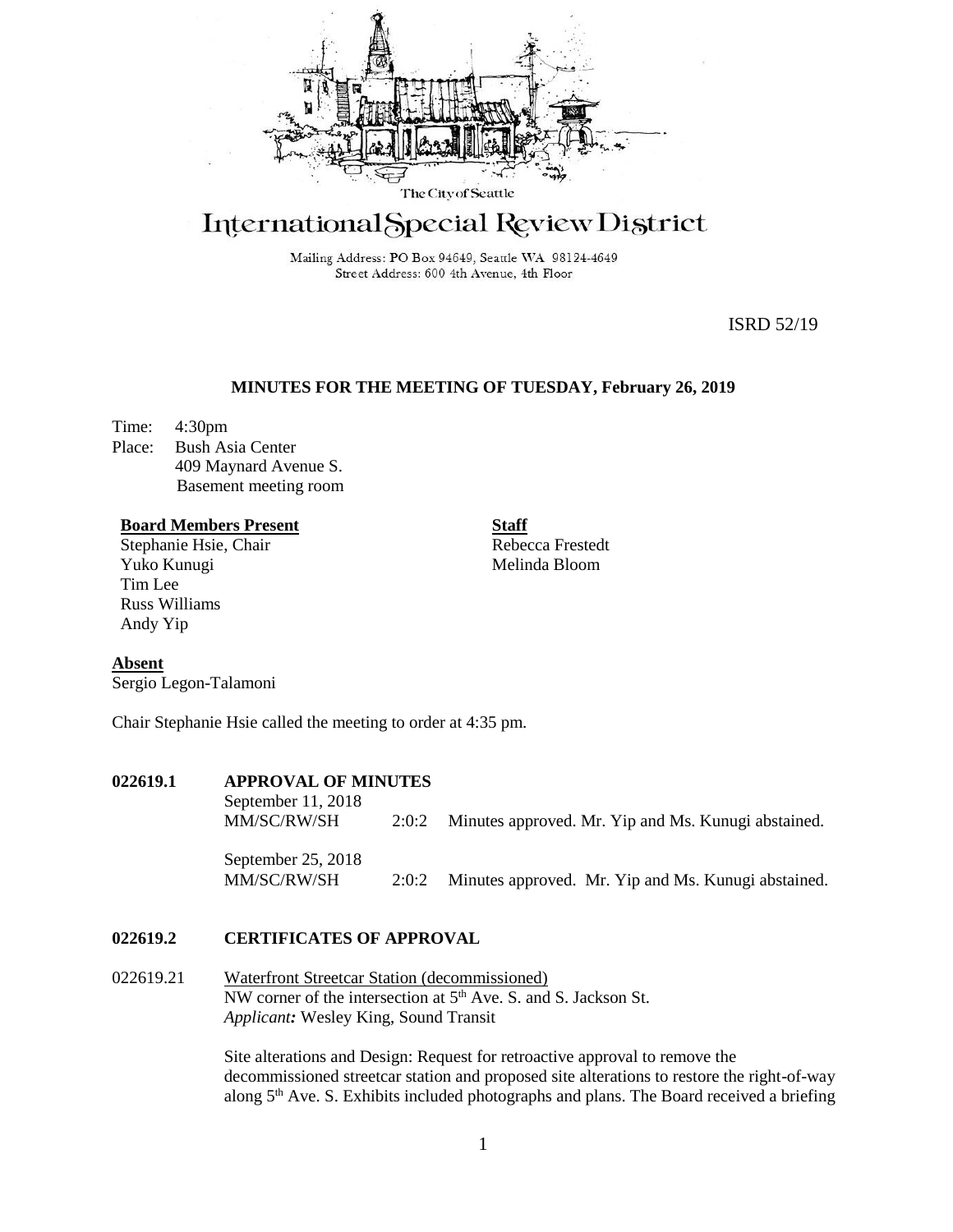on the proposed removal and there were no objections raised. Ms. Frestedt explained that an adjacent property owner had the station structure removed, without prior approval, since the Board briefing.

Applicant Comment:

Wesley King, Sound Transit, provided an overview of the earlier briefing topics and noted the project will improve safety. He said all elements will be removed including platform. He said they will restore the curb line to be consistent with existing sidewalk and will account for bus turning movements. They will remove rail at that section for pedestrian pathway. He said that drainage issues and the tunnel below present challenges; they have minimized the footprint and avoided curb bulbs. He said the height varies from 12" to 18" on the 40' long curb.

Mr. King went over outreach conducted and said that flyers in multiple languages were distributed at various events and sent to the CIDBIA and SCIDPDA. He said they targeted outreach on businesses and residences nearby to provide construction dates.

Elma Borbe, Sound Transit, said the Certificate of Approval application covers restoration of sidewalk and curb, removal of unused platform and retroactive approval for removal of shelter. She said the original shelter design was created for the alignment of the now decommissioned streetcar. It is not an historical structure and no significant event or designer was tied to the platform. She said the project is exempt from SEPA.

Mr. King noted that restoration will be consistent with existing right-of-way.

Board Questions:

Ms. Hsie said the curb section drawing shows 18" and lower and asked if any guardrails are planned.

Mr. King said not at this time; they could explore that if asked by board. He asked if railing invites people to hang out. He said SDOT is not requiring a rail.

Ms. Kunugi asked about lighting considering the 18" drop.

Mr. King said there is a street post with lighting right there. When the shelter was there it blocked lighting, so it is better now.

Mr. Yip asked there would be a reflective coating if no rail added.

Mr. King said they are exploring options and think reflective coating could work.

Ms. Hsie asked about the programming behind the curb.

Ms. Borbe said it is the front entrance of the building and FedEx is right there.

Public Comment: There was no public comment.

Ms. Hsie said it is unfortunate the shelter as removed without prior review or approval. She noted curb restoration safety issues.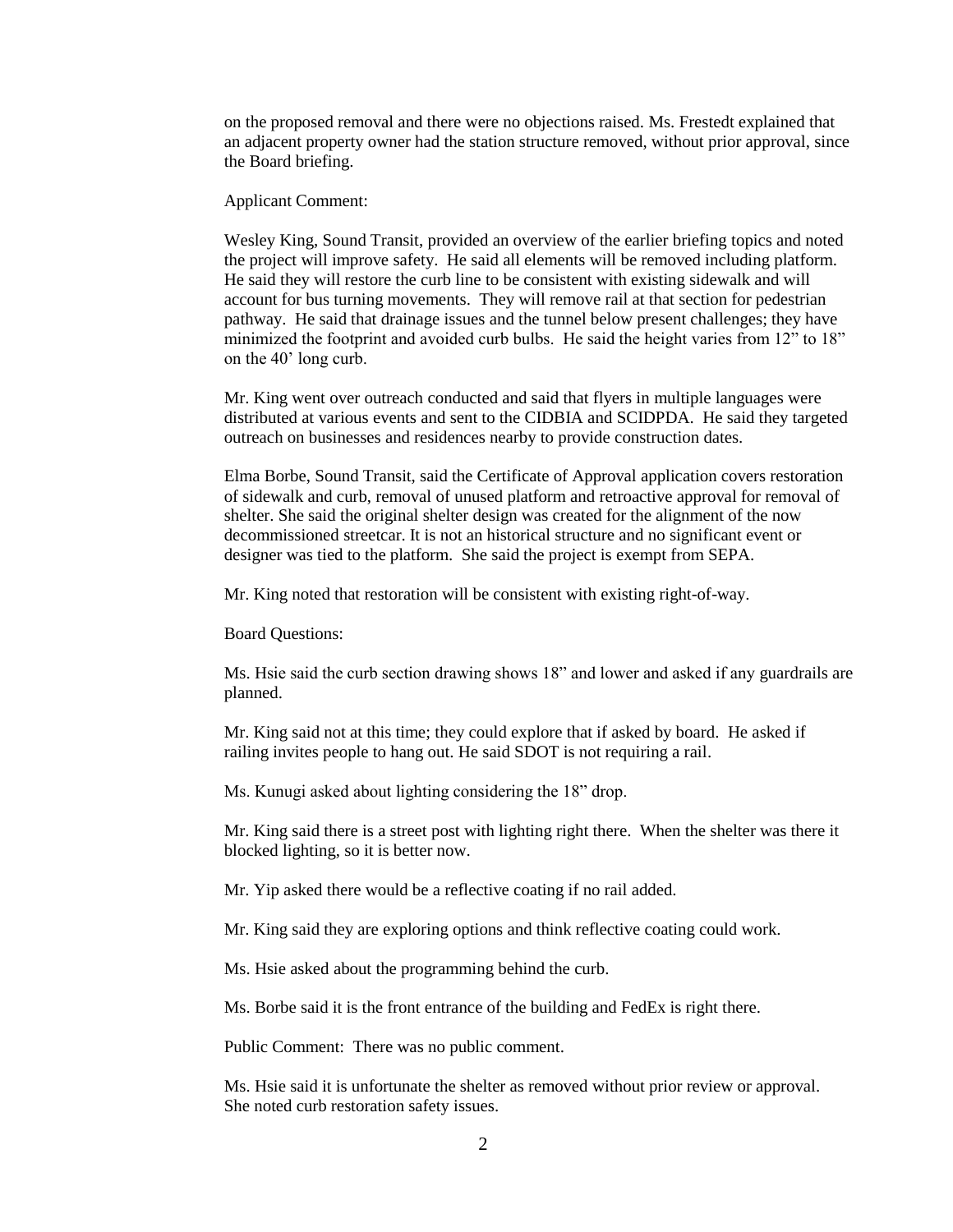Mr. Yip recommended a treatment to make it safer.

Ms. Hsie asked if they had explored adding texture or paint or lighting that would make it visible; it is difficult to distinguish.

Mr. King said there might be an opportunity to make it more inviting. He said they could try to get the 18" portion as low as possible but he wasn't sure how much.

Ms. Frestedt said there are bus layovers there.

Ms. Hsie said to clarify the conditions and to come back to board or Staff to review options or for approval.

Mr. Williams asked if SDOT requires any greenscape.

Mr. King said no. He said they had an alternative with greenery and SDOT asked them to remove it.

Ms. Hsie asked if this is permanent.

Mr. King said he didn't know of any upcoming plans.

Mr. Yip said it should move forward but they should come back with design ideas for curb treatment safety.

Action: I move that the International Special Review District Board recommend approval of a Certificate of Approval for Street Use/Design, with applicant returning to board with design ideas for treatment on curb related to safety.

The Board directs staff to prepare a written recommendation of approval, based on consideration of the application submittal and Board discussion at the February 26, 2019 public meeting, and forward this written recommendation to the Department of Neighborhoods Director.

This action is based on the following applicable sections of the International Special Review District Ordinance and Design Guidelines:

SMC 23.66.334- Streets and sidewalks SMC 23.66.318 - Demolition Secretary of Interior's Standard #10

MM/SC/AY/RW 5:0:0 Motion carried.

Ms. Hsie said it should be tactile for safety and also deter loitering.

022619.22  $504\,5^{th}$  Ave. S., Suite 106 – Publix Hotel *Applicant:* Jeff Walls, Studio19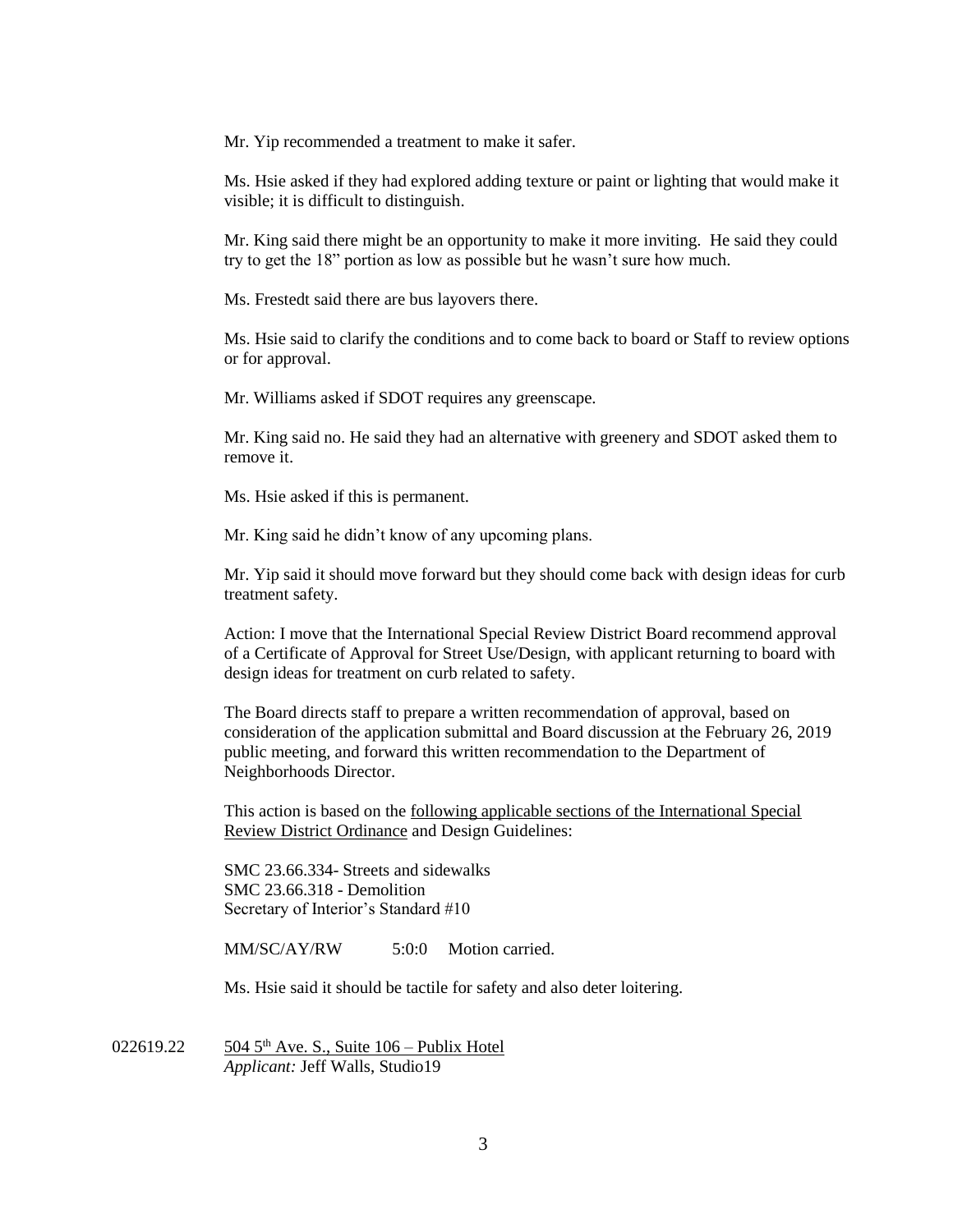Ms. Frestedt explained the request to establish the use as a restaurant. The said the building is located in the Retail Core, where street-level uses are preferred. She said the recently rehabilitated building is located within the National Register District.

Applicant Comment:

Jeff Walls explained that the last Use was restaurant; the space was vacant for a while and they now want to reinstate the Use for a new Szechuanese restaurant, Chendu Taste. He said they will come back for signage; there will be no exterior changes.

Ms. Kunugi asked what the hours will be.

Mr. Walls said he didn't know but guessed 11:00 am – 11:00 pm.

Mr. Williams asked if there is existing exhaust.

Mr. Walls said there is a Type 1 hood.

Ms. Frestedt said the footprint hasn't changed.

Mr. Walls said there is a trash room within the space.

Public Comment: There was no public comment.

Board Discussion:

Ms. Hsie said it was straightforward.

Action: I move that the International Special Review District Board recommend approval of a Certificate of Approval for Use, as proposed.

The Board directs staff to prepare a written recommendation of approval, based on consideration of the application submittal and Board discussion at the February 26, 2019 public meeting, and forward this written recommendation to the Department of Neighborhoods Director.

This action is based on the **following applicable sections of the International Special Review District Ordinance and Design Guidelines:** 

**SMC 23.66.320 – Permitted uses**

MM/SC/AY/TL 5:0:0 Motion carried.

## 022619.23 669 S. King St. – Louisa Hotel *Applicant:* Bob Hale, Rolluda Architects

Ms. Frestedt explained the proposed building signage and adoption of a building sign plan. Building signage will consist of painting the name "Louisa Hotel" on the east façade, in the location and design of the prior building sign ("Hudson Hotel"), as documented by historic photos; application of gold leaf lettering on the entrance doors; vinyl decal interpretive text,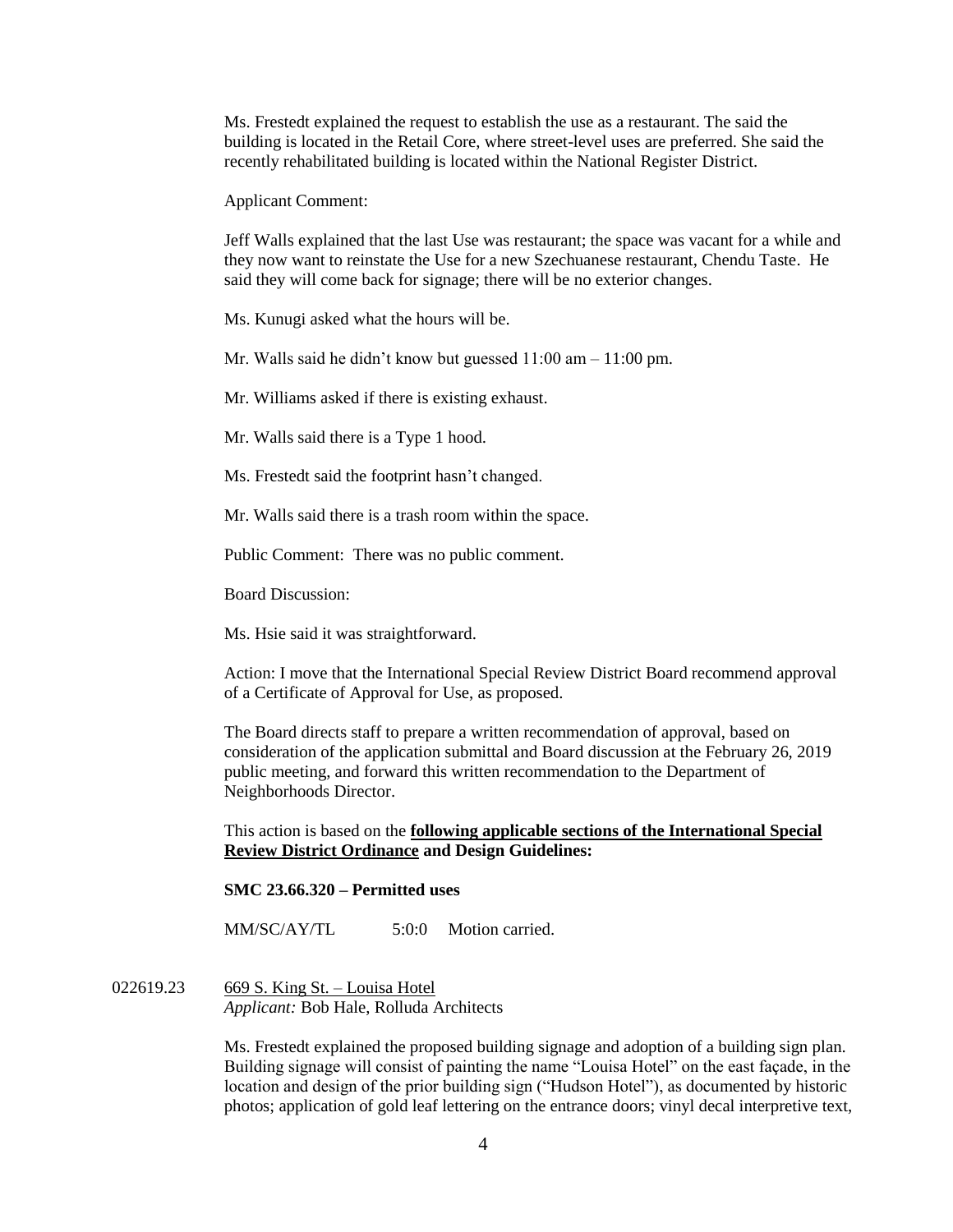listing the names of historic businesses that have occupied the building, and; address signage. Exhibits included plans, photographs and paint samples. The Louisa Hotel was constructed in 1909. It is a contributing building located within the Asian Design Character District.

Applicant Comment:

Alexandra Moravec, Barrientos Ryan, presented owner-provided signage and directed board members to detailed drawings in packet. She said at the main lobby entrance on King "Louise Hotel" in gold leaf with Louisa watermark. They will re-use the brass numbers and will replace in-kind any missing. She said that vinyl decals preserving the hotel history will give windows the appearance of etching will list the businesses that have been in the building over the years. She said a painted mural "Louise Hotel" is proposed for the east façade above the bulletin board. She said there is historic precedent referring to signage in the same location for the Hudson Hotel; it has been the Louisa since the  $1920's - 30's$ . She proposed using a dry brush technique so the mural sign will look older but they could do it to look new if the board prefers.

Ms. Frestedt said that she was supportive of the mural sign because it will be in the original location and format as documented in photos.

Ms. Moravec proposed a blade sign at the corner of Maynard Alley and King that will use existing sign infrastructure; just the graphic will be changed.

Bob Hale said that will done on a separate application. Other blade signs are not proposed at this time.

Ms. Moravec said ownership will provide a packet of retail signage guidelines to prospective tenants. Material will provide general parameters / concept signage with various types called out. Maximum neon signage size is 36" x 24"; signage applied to window with paint or vinyl is  $4' \times 3'$  maximum; maximum vertical banner for special events is 18" x 72" and maximum horizontal banner is 36" x 18".

Mr. Williams asked if banners are in addition to other signage.

Ms. Moravec said it would be temporary.

Ms. Frestedt said banners are in ISRD purview as 'temporary signage'. She said a banner may not need a Certificate of Approval, but the Guidelines provide parameters.

Ms. Hsie asked if a length of time is given to hang a banner.

Ms. Frestedt said that it is a total of 54 days and is reviewed on a case by case basis; she used the Lunar New Year celebration as an example.

Mr. Lee asked if lighted signs are included.

Mr. Hale said there are no interior-lit signs.

Ms. Kunugi asked if transparency is being retained.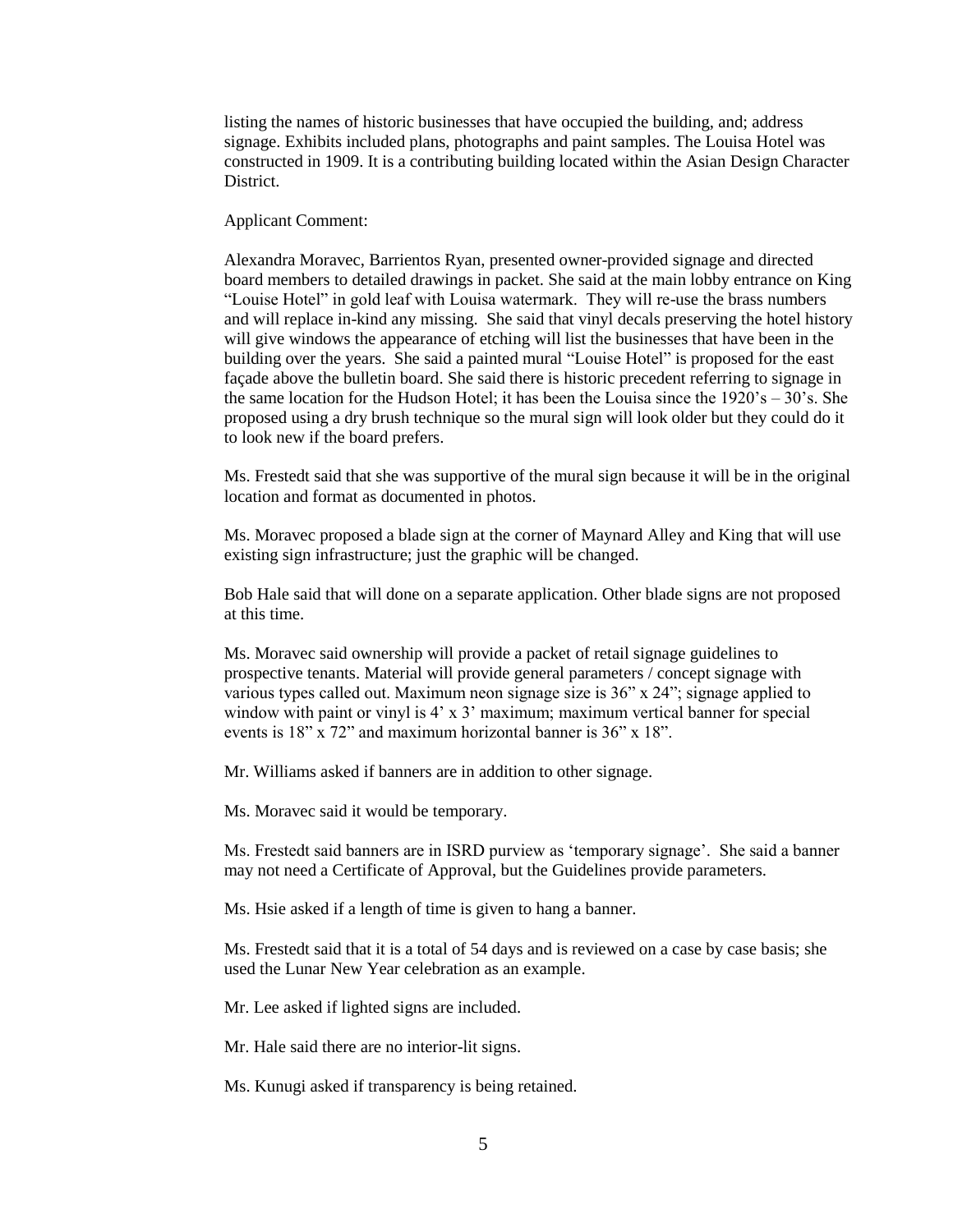Ms. Moravec said that it is.

Ms. Moravec said there will be ten tenants.

Ms. Hsie clarified that they will not doing anything with corner blade sign.

Ms. Moravec said they will do nothing until they have a tenant there.

Tanya Woo, building owner, said they have been working with local historians.

Public Comment: There was no public comment.

Board Discussion:

Ms. Hsie said the application is straightforward and in character with the District.

Mr. Williams said they have done a tasteful job.

Ms. Hsie said the signage locations make sense when looking at historical signage. She said it was OK for the mural sign to look new since there is lots of new on building.

Mr. Yip said there are photos of a sign there before; this is not creating something that wasn't there. He preferred the dry brush technique and said he thought it was a good idea.

Mr. Hale said it creates a softer look.

Action: I move that the International Special Review District Board recommend approval of a Certificate of Approval for Signage and a Sign Plan, as proposed using the dry brush technique for the mural.

The Board directs staff to prepare a written recommendation of approval, based on consideration of the application submittal and Board discussion at the February 26, 2019 public meeting, and forward this written recommendation to the Department of Neighborhoods Director.

This action meets the following sections of the **International Special Review District Ordinance and** a**pplicable Design Guidelines:**

**SMC 23.66.338 - Signs ISRD Design Guidelines for Signs Secretary of the Interior's Standards #3, #9 and #10**

MM/SC/AY/TL 5:0:0 Motion carried.

022619.24 677 S. King St. – Louisa Hotel *Applicant:* Bob Hale, Rolluda Architects

> Ms. Frestedt explained the proposal to re-establish use as retail and proposed application of vinyl decal window signs. Exhibit included plans, site and floor plans. The Louisa Hotel is a contributing building located within the Asian Design Character District and Retail Core.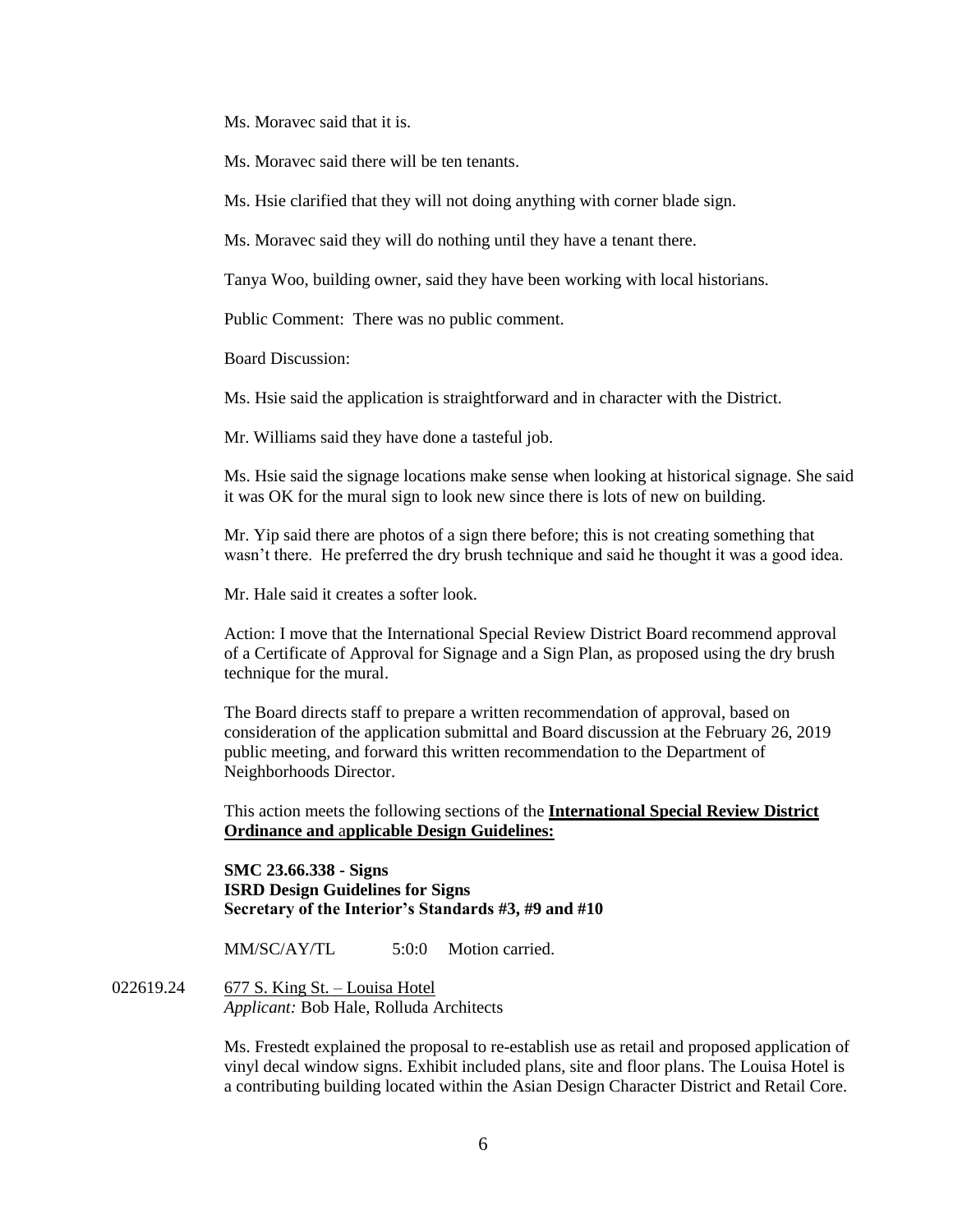Applicant Comment:

Bob Hale explained the tenant is returning following the fire. He said the storefront was previously approved. He said signage is white vinyl; address will utilize brass numbers.

Mr. Yip said it is a straightforward application.

Ms. Hsie said the proposal meets the sign plan that was just discussed.

There was no public comment or further Board discussion.

Action: I move that the International Special Review District Board recommend approval of a Certificate of Approval for use and signs, as proposed.

The Board directs staff to prepare a written recommendation of approval, based on consideration of the application submittal and Board discussion at the February 26, 2019 public meeting, and forward this written recommendation to the Department of Neighborhoods Director.

This action meets the following sections of the **International Special Review District Ordinance and** a**pplicable Design Guidelines:**

**SMC 23.66.320 – Permitted uses SMC 23.66.338 - Signs**

MM/SC/TL/AY 5:0:0 Motion carried.

022619.25 500 S. King St – Joe's Bar & Grill *Applicant:* Todd Thompson, representative

> Ms. Frestedt explained the proposed storefront alterations, consisting of installation of storefront windows in the northernmost bay on the west façade, to match the existing window system and the replacement of a window to the right of the northernmost bay, in the existing opening. Exhibits included plans, photographs and specifications. She said this building was constructed in 1926. It is listed on the National Register as a secondary contributing building. It is located within the Asian Design Character District and retail core.

Applicant Comment:

Todd Thompson said this is two storefronts that had been combined and they are striving to have consistency across the storefronts. He said they will match frames, subway tiles, everything to give the building a better look. He said the colors and tile formats will be consistent with what is there. He said the owner, Jim, is trying to make the storefront look nicer.

Ms. Kunugi asked what the current layout is.

Mr. Thompson said the two windows will look into the pool room and provide more transparency. He said they will match the other bays. He said the entrance is on the corner and near 5<sup>th</sup> Street.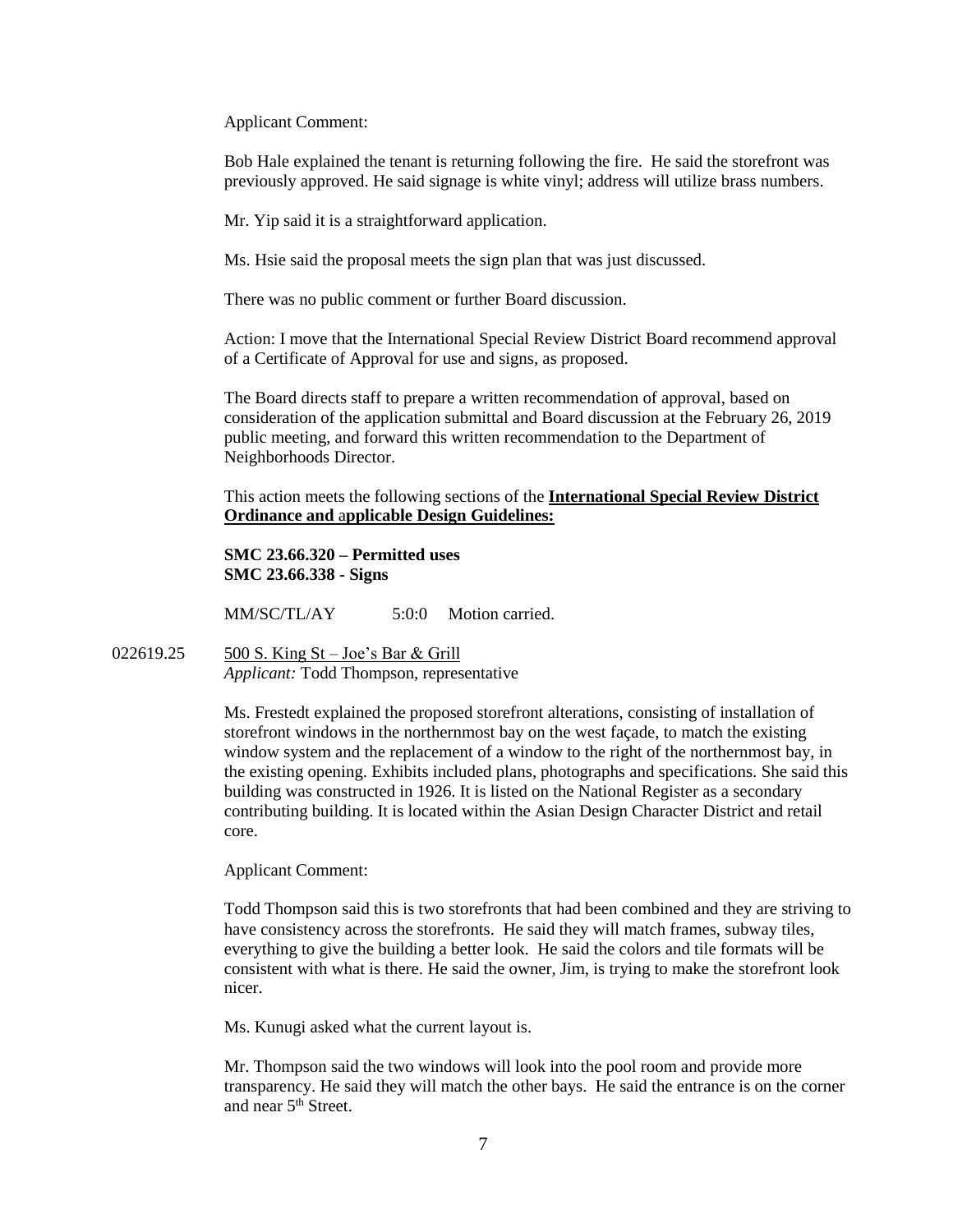Ms. Hsie asked if the door was part of the original building configuration.

Mr. Thompson said it was Brothers' Café in the 1930's but the door has been dead since 1963. He said there is a wood door there now and the awnings are all re-done. He said the windows are aluminum with  $\frac{3}{4}$  round molding and single glazing. He said they are matching the south two bays.

Ms. Frestedt noted the extent of storefront alterations over time.

Ms. Hsie asked if the existing tiles will be cleaned so everything looks consistent.

Mr. Thompson said they will, and he noted they are not touching any brick. He said they will add texture to match existing tile.

Public Comment: There was no public comment.

Board Discussion:

Ms. Hsie said it is straightforward. She said the building is highly altered and what they are doing is in line with the rest of the building.

Mr. Yip said it maintains transparency.

Action: I move that the International Special Review District Board recommend approval of a Certificate of Approval for exterior alterations, as proposed.

The Board directs staff to prepare a written recommendation of approval, based on consideration of the application submittal and Board discussion at the February 26, 2019 public meeting, and forward this written recommendation to the Department of Neighborhoods Director.

This action meets the following sections of the **International Special Review District Ordinance and** a**pplicable Design Guidelines:**

**SMC 23.66.336 – Exterior building design General Requirements Asian Design Character District** 

**ISRD Design Guidelines II. Storefront and Building Design Guidelines Secretary of the Interior's Standards #9 and #10**

MM/SC/YK/AY 5:0:0 Motion carried.

022619.26 Multiple locations in the right-of-way throughout the District *Applicant*: Sherry Graham, Seattle Dept. of Transportation

> Ms. Frestedt explained the proposal to plant a total of 26 street trees. The trees will replace missing trees/tree pits. Tree pits will be filled with mulch. Exhibits included photographs and plans.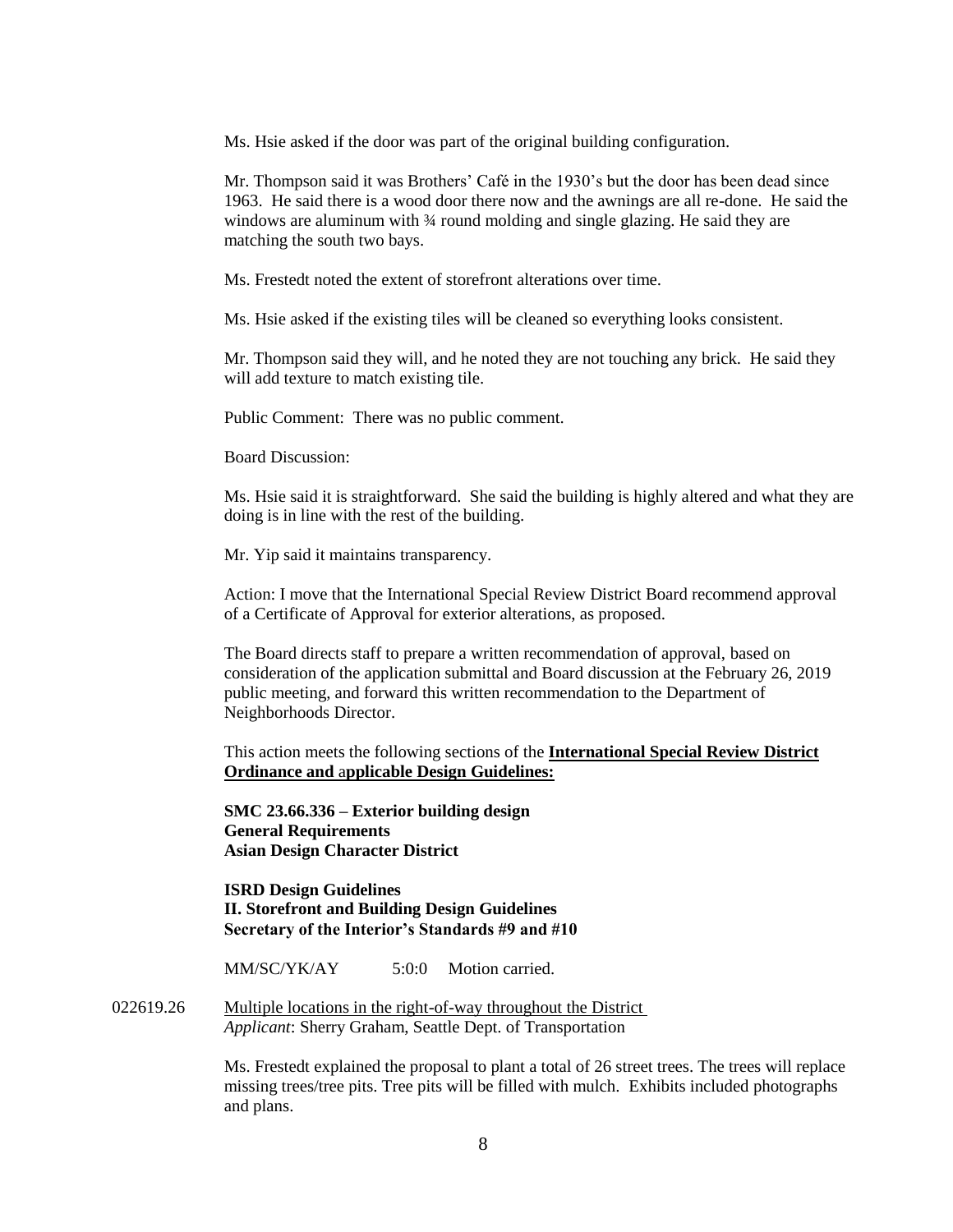Applicant Comment:

Sherry Graham, SDOT Urban Forestry, explained the process for reviewing and managing street trees across the city. She said this management unit (Unit 8) has a low tree canopy overall. She went over the outreach has been done at Friends of Little Saigon, SCIDPDA, CIDBIA, Hing Hay Coworks, Little Saigon Action Plan, SPD, Wing Luke Museum. She said that Little Saigon falls outside of this management unit, but was included.

Ms. Graham said of the four proposed trees, two were native to Asia and were chosen based on Little Saigon action plan: Japanese Zelkova, Japanese Snowbell, Homestead Horse Chestnut, and the Gingko Biloba is proposed in areas where there are power lines and sufficient space. Trees will provide aesthetics, shade, clean air, clean water. She said they will be planted in March and be watered for four years. She said they will be maintained and pruned. She asked for approval on locations and tree types.

Mr. Yip asked why they will be maintained only four years.

Ms. Graham said beyond that they will be established.

Ms. Hsie asked if they had done outreach with proposed tree types.

Ms. Graham said they all go back to the Little Saigon Action Plan so have been vetted; she said the only one that varies is the Japanese Snowbell.

Ms. Hsie asked about maintenance, raking in the fall.

Ms. Graham said they will prune for blockage or breakage.

Ms. Hsie said that it ends up being up to business owners to clean. She noted that Gingko berries stain.

Ms. Graham said only male Gingko will be planted; they lack berries.

Ms. Hsie asked if any non-white are available; she noted that white has connotations with death and asked her to look into colors.

Ms. Graham said there are only three of those to be planted.

Ms. Hsie said that Little Saigon will get only six and that is the area that needs the most.

Ms. Graham said they will come back around to address that; they are filling empty pits at this time.

Ms. Kunugi asked about watering.

Ms. Graham said it will be done once a week; twice per week if it is really hot. She said there is a 15-gallon bag that waters over time and mulch will help hold water in.

Ms. Kunugi asked how they decided what will go where.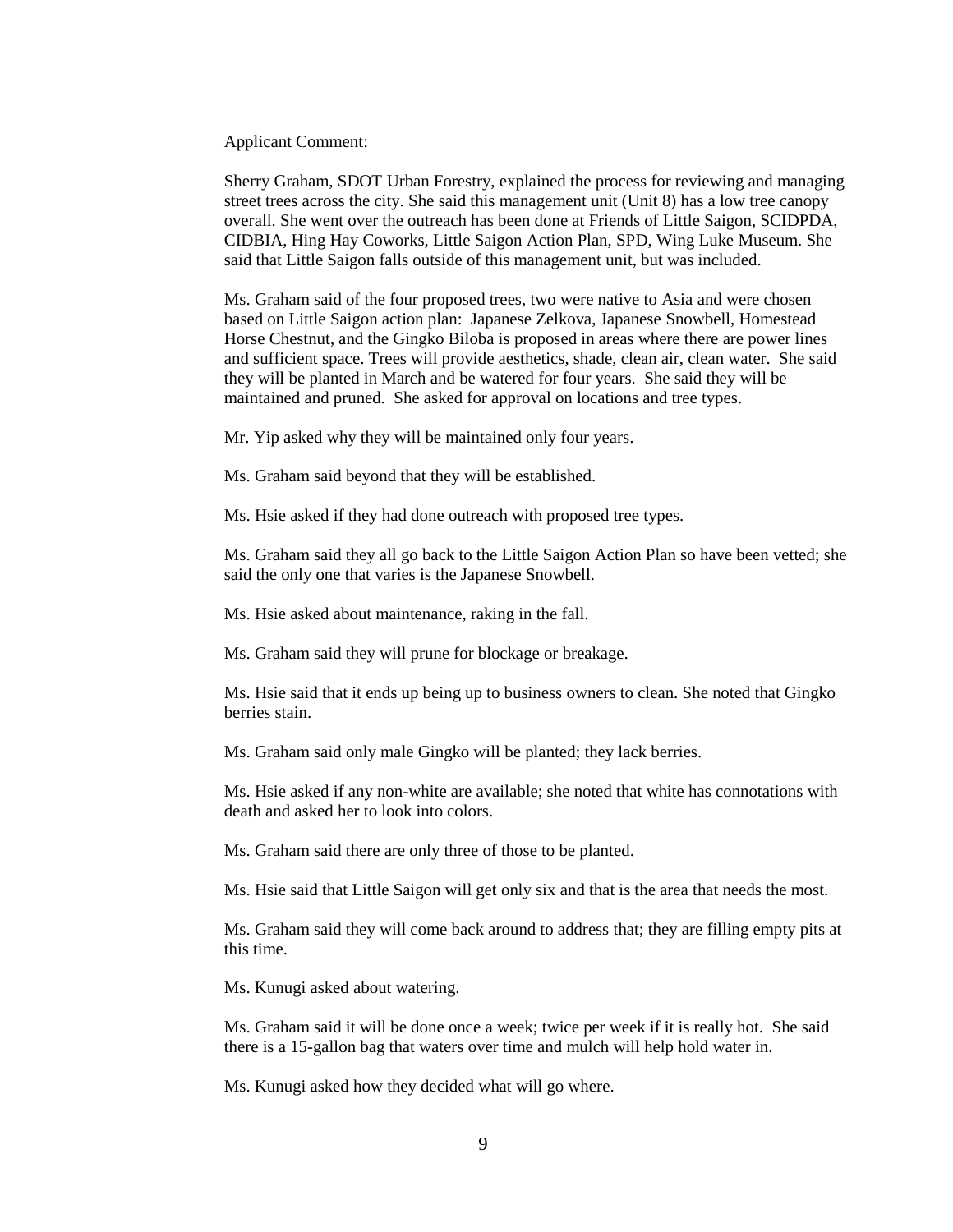Ms. Graham said it was based on what was already there and site characteristics.

Mr. Williams asked if they have interfaced with new developments.

Ms. Graham said they have a list of everything; new development projects will have landscape plans and will be responsible for their sites. SDOT will provide input and oversight.

Mr. Lee asked about truck access.

Ms. Graham said it is a problem and will be addressed on the second half of the project. They propose removal of a number of trees being damaged by trucks.

There were no public comments.

Action: I move that the International Special Review District Board recommend approval of a Certificate of Approval for Street Use, as proposed.

The Board directs staff to prepare a written recommendation of approval, based on consideration of the application submittal and Board discussion at the February 26, 2019 public meeting, and forward this written recommendation to the Department of Neighborhoods Director.

This action is based on the **following applicable sections of the International Special Review District Ordinance and Design Guidelines:** 

**SMC 23.66.334- Streets and sidewalks Secretary of Interior's Standard #10**

MM/SC/AY/YK 5:0:0 Motion carried.

#### **022619.3 BOARD BRIEFING**

022619.31 Sidewalk café briefing *Presenter:* Ellie Smith and Alyse Nelson, SDOT

> Briefing on proposed updates to the Sidewalk Café program (including 'streateries' and fence-free sidewalk cafes).

Ellie Smith, SDOT, presented (presentation details in DON file) info on proposed sidewalk café code amendments and program updates. The program will allow cafés in more places, remove setback from low-density residential zoning, and extend beyond the business frontage; formalize successful pilot programs for design alternatives and siting flexibility including 'streateries', small spaces constructed in the curb space typically where cars park or unload goods and fence-free sidewalk cafés; fix pedestrian mobility standards. The program will boost program participation by allowing more flexibility in review, reducing location restrictions, and offering new opportunities for additional design alternatives. She said they haven't updated the program since 2011.Changes will need to go through code and City Council review.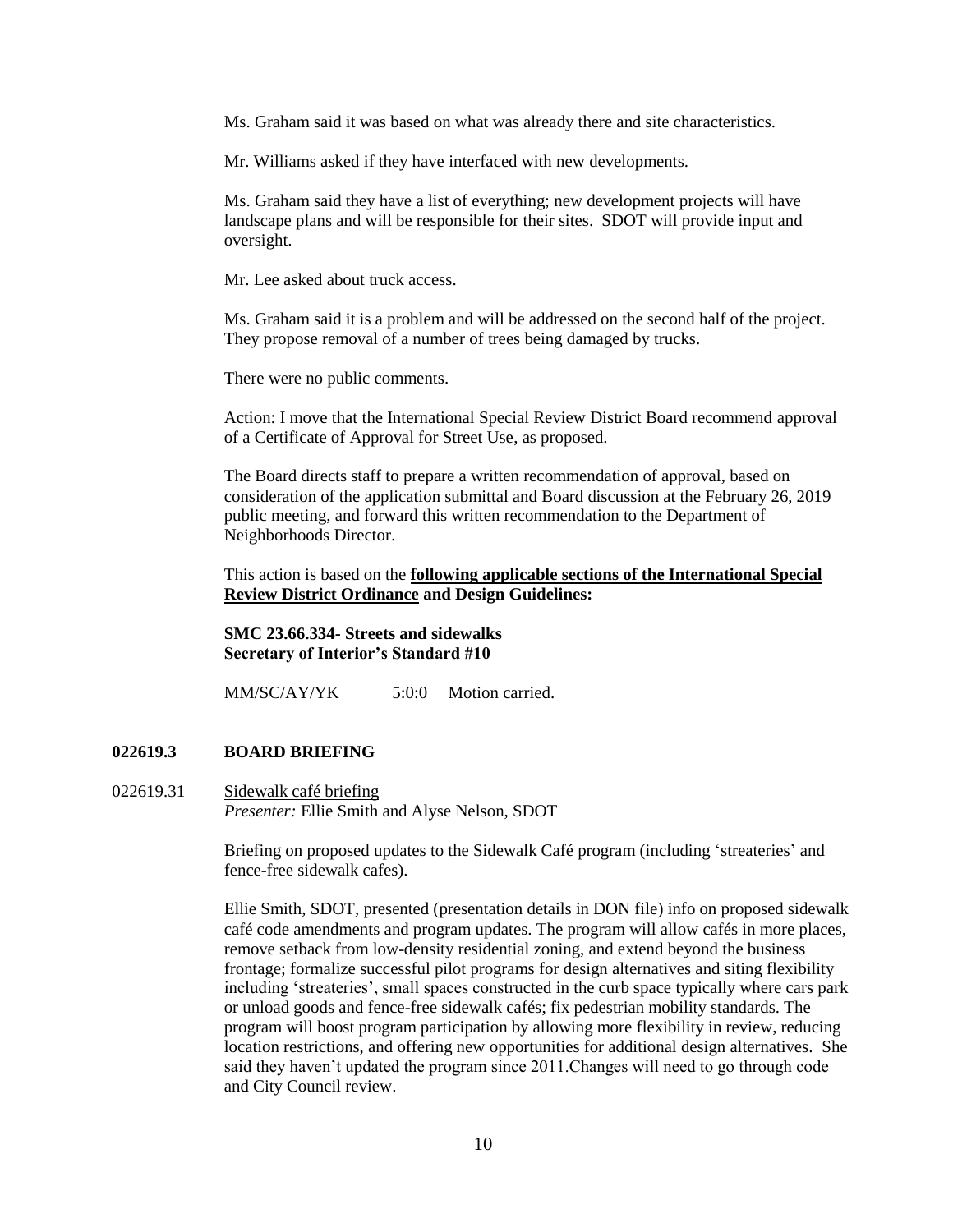Public Comment:

A member of the public asked about sites at Eastern and the Oasis.

Ms. Smith said they are entirely public, and people can't be excluded.

A member of the public asked if there is a demand for sidewalk cafés now.

Ms. Smith said there is not much interest, they are just providing notification.

Ms. Frestedt said Great State Burger was approved and the Pinball Museum wants to put out tables and chairs but on curb side if possible. She said the Eastern was not before the board.

Mr. Williams asked how street retail would fall into this.

Ms. Smith said currently the Code restricts vending to only merchandise display and flowers. There are restrictions on the number of food trucks allowed on a block at a time.

Ms. Hsie asked if a permit is required for table and chairs. She said deviations could be offered if something doesn't clearly fit. She said overhead coverage always comes up because of pigeons. She asked about flexibility and retractability of the program. She said many Asian restaurants serve several plates for a multiple-plate meal and large tables are needed. Would this model would accommodate this?.

Ms. Smith said she hadn't thought of that.

There was a discussion about sidewalk widths and limitations.

Ms. Smith noted they try to balance with the existing conditions. A server could occupy the sidewalk and seating could be narrow.

Ms. Hsie asked about a stand-up bar situation.

Ms. Smith said they must provide accessibility.

Ms. Hsie said to provide a diverse set of examples.

Mr. Lee said there are elders in walkers, wheelchairs and asked how they would be impacted on narrow sidewalks.

Ms. Smith said many of the areas are already 6' sidewalks and they would have to make sure the minimum is met. In some areas it won't be possible but a parklet versus parking could be explored. She said they'll try to limit large structures to sites that meet specific grade and structure requirements.

Ms. Kunugi noted the challenge of having a place to store items; most businesses don't have that kind of space.

Ms. Smith said larger spaces could be for events; fence free is much easier to do and takes less space.